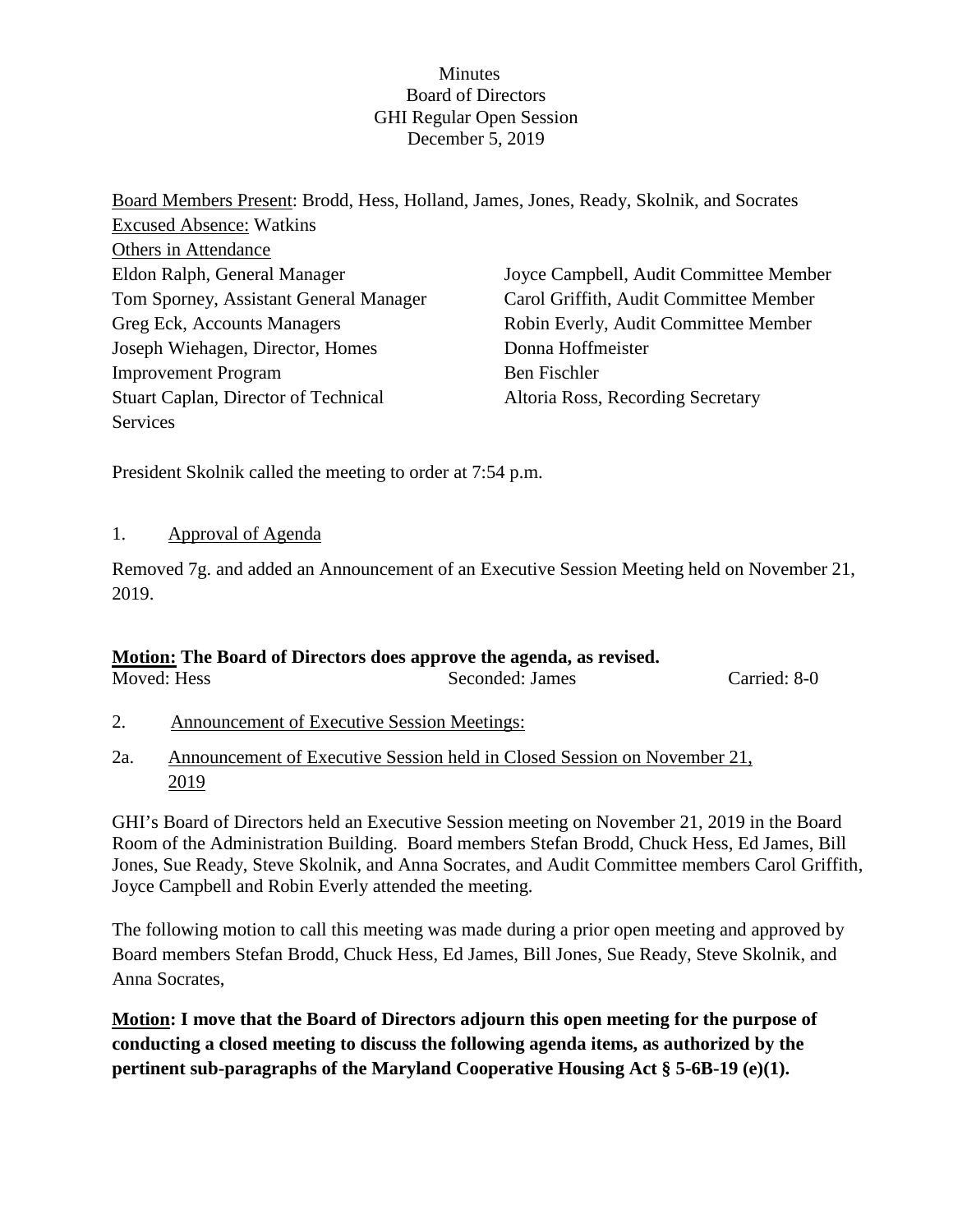| <b>Agenda Item</b>                                                                      |
|-----------------------------------------------------------------------------------------|
| a. Approved Minutes                                                                     |
| b. Consideration for first reading a proposal for 2020 Property $\&$ Casualty Insurance |
| c. Consideration for second reading a contract for dental care                          |
| d. Consider Request to Allow a Non-Member to Temporarily Reside in a GHI Unit           |
| Report on a potential member's background check<br>e.                                   |
| <b>Member Financial Matters</b>                                                         |

During the meeting, the Board authorized the Manager to enter into the following contract:

a. A contract with Lincoln Financial to provide dental insurance for GHI employees at the rate of \$24.56 per month for employee only coverage, for employee plus one \$45.91, and for family coverage \$74.36 for December 1, 2019 through November 30, 2020.

The meeting commenced at 7:00 p.m., recessed at 7:50 p.m., resumed at 9:30 p.m. and adjourned at 9:45 p.m.

*Authority for the above closed meeting was derived from the Maryland Cooperative Housing Corporation Act, § 5-6B-19 (e)(1)(iv).* 

# 2b. Announcement of an Informal Complaint Hearing held in Closed Session on December 3, 2019

GHI's Board of Directors met for a scheduled Informal Complaint Hearing on December 3, 2019 with a member in a closed session meeting, as authorized by sub-paragraph § 5-6B-19 (e)(1)(iv) of the Maryland Cooperative Housing Act. Board members Stefan Brodd, Ed James, Chuck Hess, Steve Holland, Bill Jones, Anna Socrates, and Steve Skolnik and Audit Committee member Carol Griffith attended the hearing

The motion to call this meeting was made during an Executive session meeting on November 7, 2019 and approved by a vote of 8-0. Board members Stefan Brodd, Ed James, Chuck Hess, Steve Holland, Bill Jones, Sue Ready, Steve Skolnik and Tami Watkins voted in favor of the motion.

The hearing commenced at 7:00 p.m. and adjourned 7:36 p.m.

# 2c. Announcement of an Executive Session Meeting held on December 5, 2019

GHI's Board of Directors held an Executive Session meeting earlier this evening in the Board Room of the Administration Building. Board members Stefan Brodd, Chuck Hess, Stephen Holland, Ed James, Bill Jones, Sue Ready, Steve Skolnik, and Anna Socrates, and Audit Committee members Robin Everly, Carol Griffith and Joyce Campbell, attended the meeting.

The following motion to call this meeting was made during a prior open meeting earlier this evening and approved by Board members Stefan Brodd, Chuck Hess, Stephen Holland, Ed James, Bill Jones, Sue Ready, Steve Skolnik, and Anna Socrates.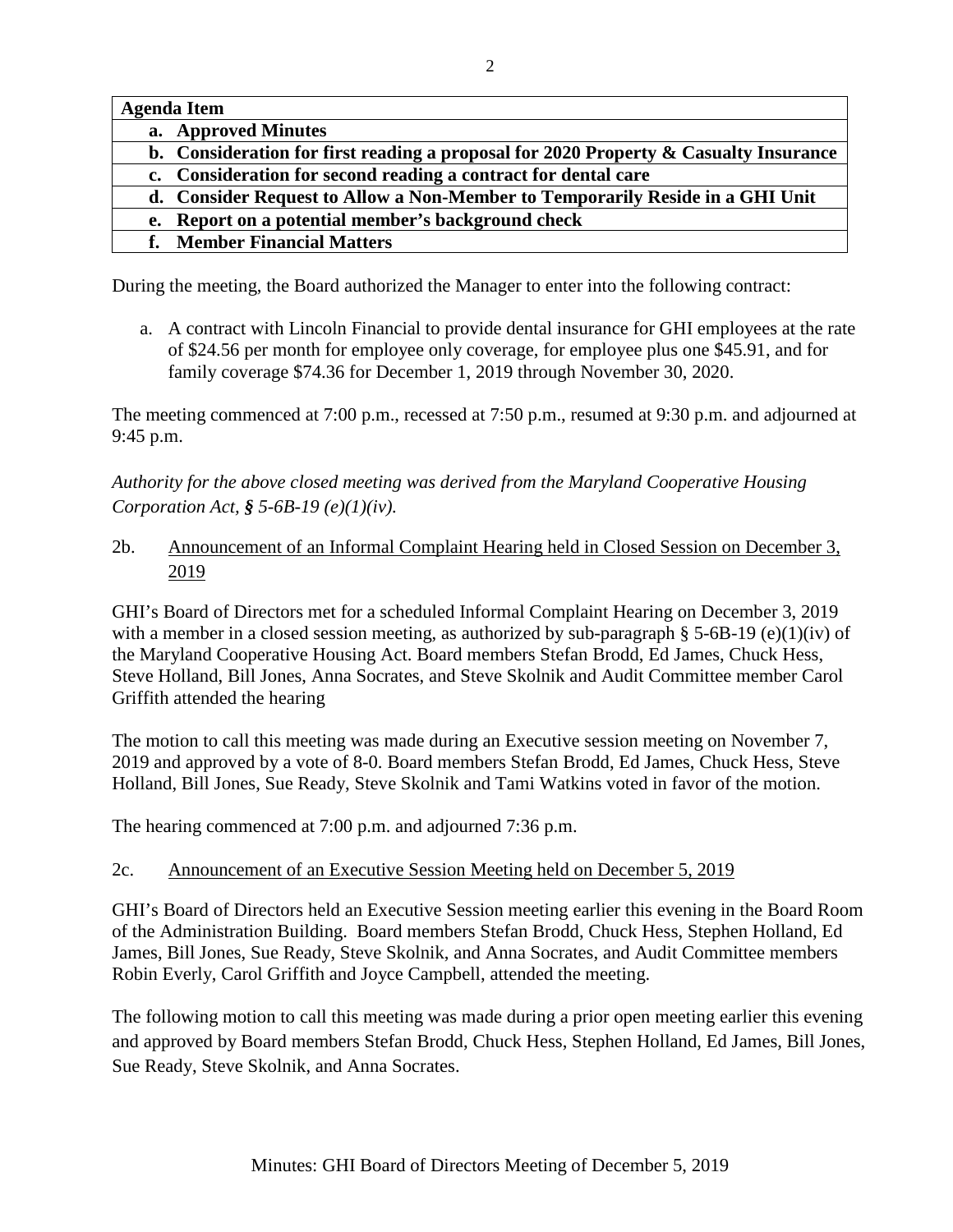**Motion: I move that the Board of Directors adjourn this open meeting for the purpose of conducting a closed meeting to discuss the following agenda items, as authorized by the pertinent sub-paragraphs of the Maryland Cooperative Housing Act § 5-6B-19 (e)(1).** 

| Agenda item                                                                                                                                                                                                                                                     | Sub-paragraph of    |
|-----------------------------------------------------------------------------------------------------------------------------------------------------------------------------------------------------------------------------------------------------------------|---------------------|
|                                                                                                                                                                                                                                                                 | $\S$ 5-6B-19 (e)(1) |
| a. Approve Minutes of Executive Session Meeting held on November<br>7, 2019                                                                                                                                                                                     | (vii)               |
| b. Approve Minutes of Informal Complaint Hearing held on<br><b>November 14, 2019</b>                                                                                                                                                                            | (vii)               |
| c. Consider Approval of the following Contracts:<br>2020 Property & Casualty Insurance Proposal - second<br>$\bullet$<br>reading<br><b>Contract with Carefirst for 2020 Employee Medical</b><br>$\bullet$<br><b>Insurance Coverage – first and only reading</b> | (vi)                |
| d. Consider Request to Allow a Non-Member to Temporarily Reside<br>in a GHI Unit                                                                                                                                                                                | (iv)                |
| e. Member Financial Matters                                                                                                                                                                                                                                     | (viii)              |
| f. Member Complaint Matter                                                                                                                                                                                                                                      | (viiii)             |

During the meeting, the Board authorized the Manager to enter into the following contracts:

- a. The expenditure of \$ 665,333 with an extra 1% to cover any unforeseen contingencies, for a total not exceeding \$ 671,986 to renew GHI's Property and Business Owners' Insurance Policy for 2020 through USI Insurance Services.
- b. A contract with Carefirst to provide medical insurance to GHI's employees at the cost of \$528,304.48 in premiums plus 5% for contingencies for a total cost not to exceed \$554,719, during the period December 1, 2019 to November 30, 2020.

*Authority for the above closed meeting was derived from the Maryland Cooperative Housing Corporation Act, § 5-6B-19 (e)(1)(iv).* 

3. Visitors and Members (Comment Period)

None.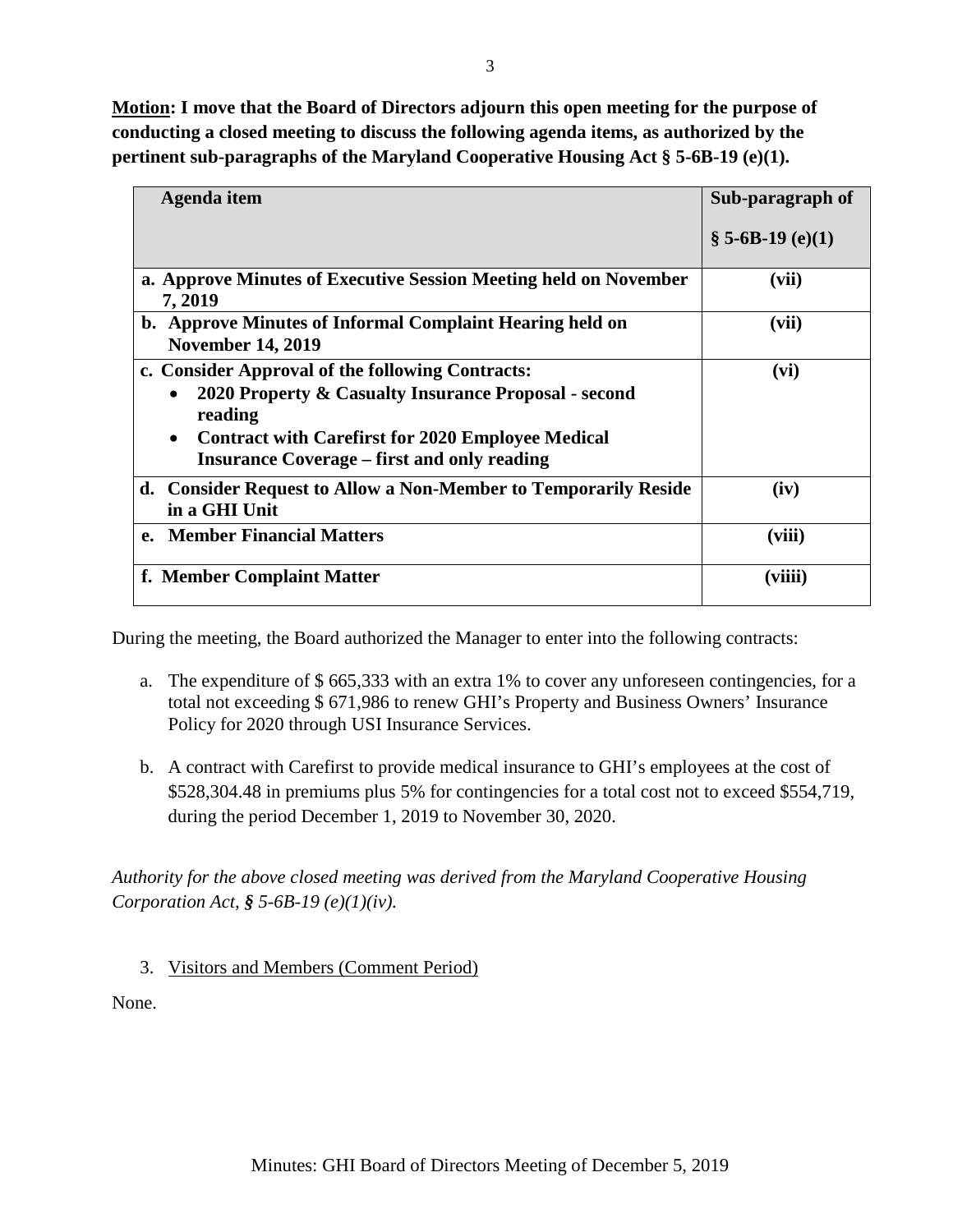4. Approval of Membership Applications

**Motion: I move that the Board of Directors approve the following persons into the cooperative and membership be afforded them at the time of settlement:**

- **Jose V. Martins, Marines A.Z. Martins, Tenants by the Entirety;**
- **Lisa C. Sosna, Matthew M. Sosna, Tenants by the Entirety;**
- **Wesley M. Branon, Sole Owner;**
- **Jessica L. Helms, Charles N. Helms, Tenants by the Entirety;**
- **Barbara A. Stevens, Sole Owner.**

| Moved: James | Seconded: Hess | Carried: 8-0 |
|--------------|----------------|--------------|
|              |                |              |

### 5. Committee and Homes Improvement Program Reports

**Homes Improvement Program –** Joseph Wiehagen, Director, Homes Improvement Program reported that:

- Electric 87% completed
- Windows 100% completed
- Attic work 100% completed
- Baseboard heat 100% completed
- Siding 99 1/2% completed
- Entry doors 98% completed
- Storm doors 95% completed
- Crawlspace wrap-up electrical power and lights 87% completed

## **Zoning Task Force**

Brodd said the committee will meet at 7 p.m. on December 17, 2019 with Chad Williams at the Community Center. On January 23, the committee with meet with the Board and Chad Williams.

## **IT Task Force**

Holland said the taskforce is meeting with various companies and is evaluating software.

### **Succession Planning Taskforce**

Holland said the taskforce met on Monday and is drafting the planning document.

### 6. Consent Agenda

| <b>Motion: I move the Consent Agenda.</b> |                 |              |
|-------------------------------------------|-----------------|--------------|
| Moved: Hess                               | Seconded: James | Carried: 8-0 |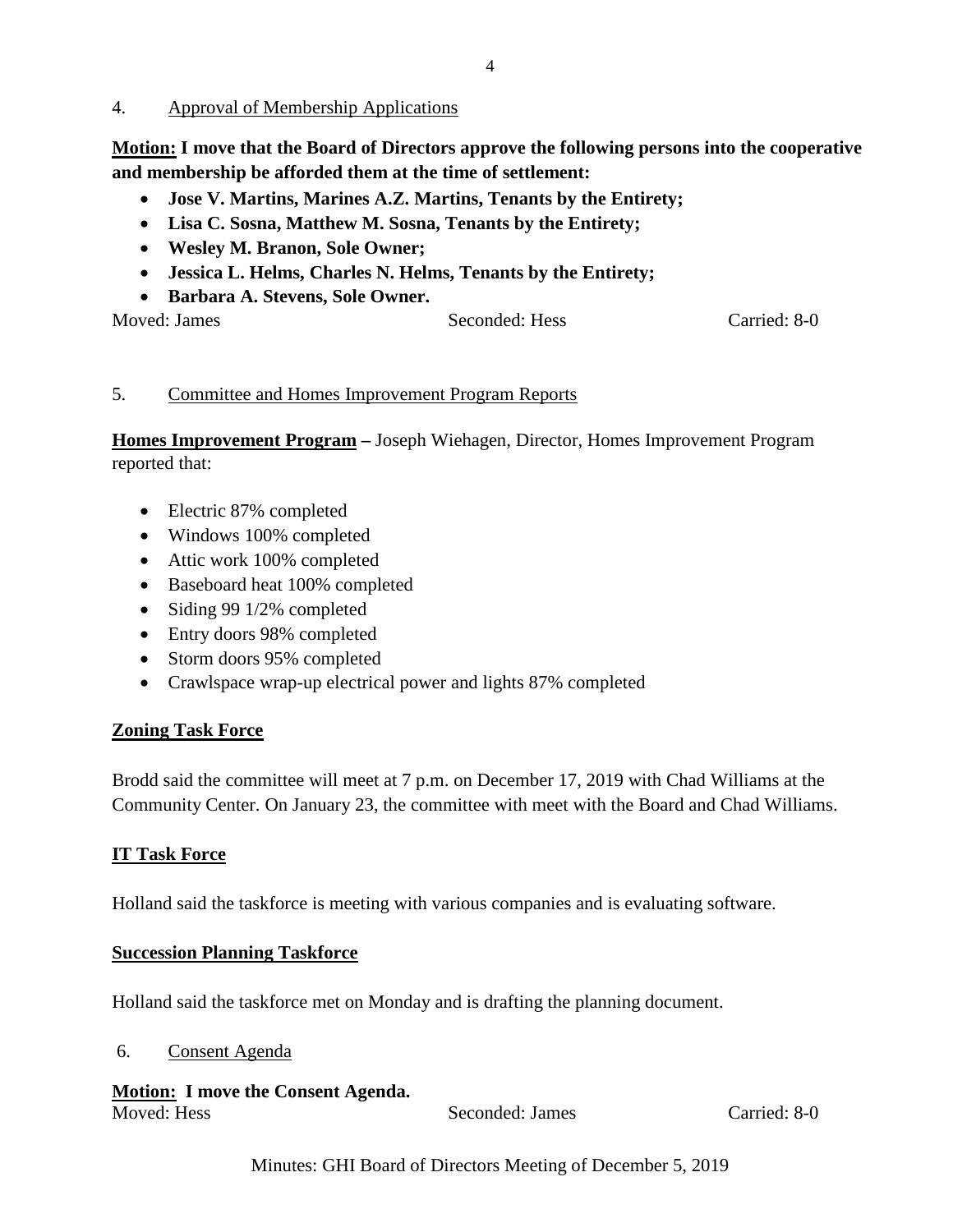## 6a. Proposed Purchase of a Vehicle for the Maintenance Department - second reading

The Maintenance Department proposes to purchase one utility van to replace Van #19 which is a Ford E150 van that is 24 years old and in poor mechanical condition. An amount of \$28,000 was included in the 2019 replacement reserves budget to replace this vehicle.

| Dealership                 | Vehicle                                 | Options                                                                                    | Price       |
|----------------------------|-----------------------------------------|--------------------------------------------------------------------------------------------|-------------|
| Koons of Silver<br>Spring  | <b>Ford Transit Connect</b><br>Van 2019 | <b>Roof Rack</b><br><b>Interior Shelf</b><br>Package<br>Backup Camera<br><b>Floor Mats</b> | \$24,799.60 |
| Lindsay Ford of<br>Wheaton | <b>Ford Transit Connect</b><br>Van 2019 | <b>Rear Door Windows</b><br>Backup Camera<br><b>Remote Keyless</b><br>Entry                | \$24,230.86 |

Staff obtained the following bids for a replacement vehicle:

Price includes sales tax, title and tags. Prices are subject to change without notice based on dealer inventory. If staff acquires a van from Lindsay Ford of Wheaton, we would have to install a roof rack and interior shelves at a cost of approximately \$1,200.

In the event that any of the two abovementioned vehicles are not available by the time that the Board authorizes a purchase, staff suggests that the Board pre-approve the purchase of another vehicle which shall be either a Ford, Chevrolet, or Toyota, whose cost shall not exceed \$25,500.

**Approved by Consent: I move that the Board of Directors authorize the Manager for second and final reading to purchase a 2019 Ford Transit Connect van with a roof rack and interior shelf package from Koons of Silver Spring at a cost not to exceed \$24,799.60, or if not available at time of purchase, one new Ford, Chevrolet, or Toyota van from Koons of Silver Spring or another dealership at a total cost not to exceed \$25,500.00.**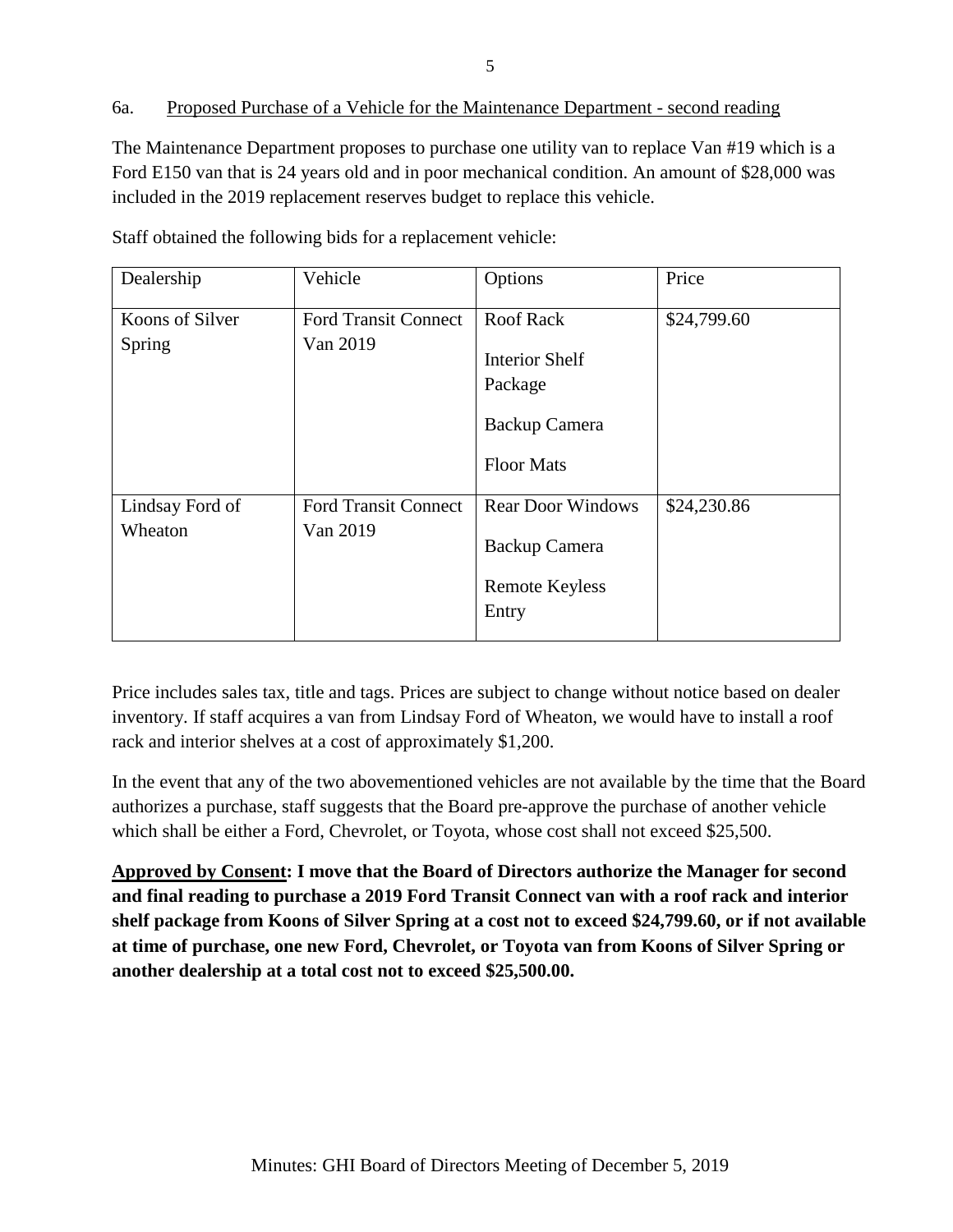### 7. For Action or Discussion

#### 7a. Approve Minutes of Special Open Session Meeting Held on November 7, 2019

**Motion: I move that the Board of Directors approve the minutes of the Special Open Session meeting that was held on November 7, 2019 as presented.** Moved: James Seconded: Hess Carried: 7-0-1 Abstained: Socrates

#### 7b. Approve Minutes of Regular Open Session Meeting Held on November 7, 2019

**Motion: I move that the Board of Directors approve the minutes of the Regular Open Session meeting that was held on November 7, 2019 as presented.** Moved: James Seconded: Hess Carried: 7-0-1 Abstained: Socrates

#### 7c. Review 2019 Third Quarter Financial Statements

GHI's 2019 third quarter financial statements are included as attachment #5 for your review. GHI's Accountant Greg Eck presented them during the meeting.

#### 7d. Review Homes Improvement Program Summary Report re: Years 1 through 3

In 2017, the Board decided that there should be a historical record regarding the execution of the Homes Improvement Program (HIP) that is currently in progress.

Staff presented a report to the Board on August 2, 2018 regarding the execution of the HIP during 2016 and 2017. HIP Director, Joe Wiehagen updated the report (refer to attachment #6) to include a summary of HIP activities during 2018. He attended the Board meeting to present the report.

### **Motion: I move that the Board of Directors accept the report from staff, regarding the execution of the Homes Improvement Program during 2016 through 2018.**

Moved: Hess Seconded: Ready Carried: 8-0

### 7e. Proposed Charter for the Succession Planning Task Force

The Succession Planning Task Force prepared the proposed charter in attachment #7 for the Board's consideration.

## **Motion: I move that the Board of Directors approve the charter for the Succession Planning Task Force as revised.**

Moved: Hess Seconded: James Carried: 8-0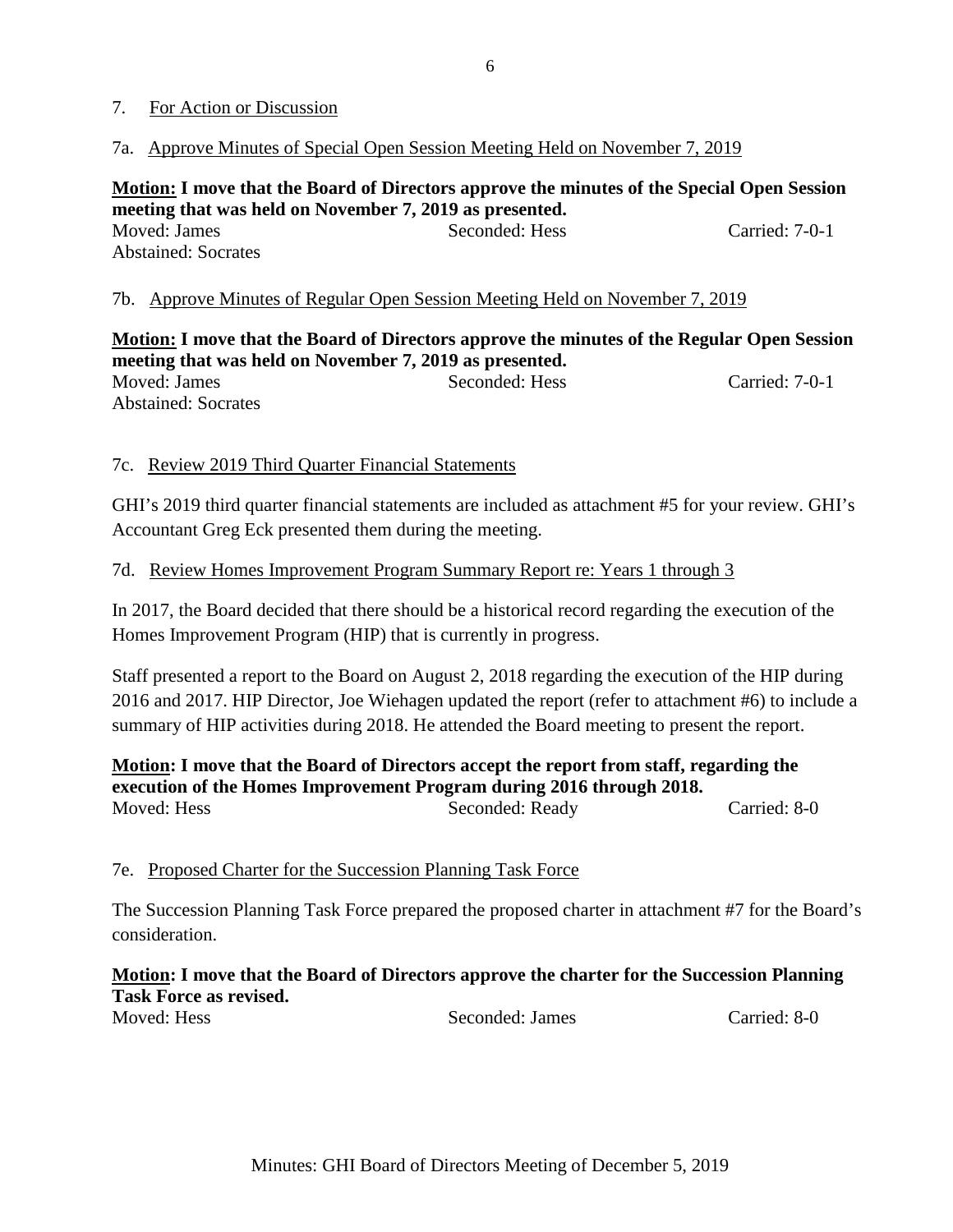# 7f. Request to Install a Rain Barrel on End Side at 6-N Plateau Place, that requires an exception to GHI Rule §XXIII.B.3

On October 25, 2019, staff received a Type IV permit request (attachment #8) from Ms. Donna Hoffmeister, the member at 6-N Plateau Place who desires to install a rain barrel at the back corner of the end side addition.

This request requires an exception to the following GHI Rule:

**§ XXIII.B.3** "Approved rain barrel models".

During the ARC meeting on October 13, 2019, the following points were discussed:

- The member desires to replace a rain barrel installed by GHI 11 years ago with a smaller model. The existing rain barrel is leaking.
- The member would like to install a 50 gallon "Ivy" rain barrel. This model meets the performance requirements (connections, mosquito protection, etc.) but is not an approved model.

The ARC recommended by a vote of 7-0-0 that the Board of Directors grant an exception to GHI Rule **§ XXIII.B.3** to permit the installation of a new rain barrel at 6-N Plateau Place to replace the previous rain barrel at the same location.

**Motion: I move that the Board of Directors grant an exception to GHI Rule § XXIII.B.3, thereby allowing the member at 6-N Plateau Place to install a new 50 gallon 'Ivy' rain barrel at the rear corner of the end side addition at 6N Plateau Place, to replace the previous rain barrel at the same location.**

Moved: Ready **Seconded: Holland** Carried: 8-0

*Item 7g. was removed from the agenda.*

*Moved to 7k.*

# 7h. Addition Maintenance Program Task Force Recommendations regarding Incentives and Catch up Charges

The Addition Maintenance Task Force (AMPTF) provided a report to the Board of Directors on October 19, 2017 regarding its recommendations on mandatory enrollment of non-AMP additions in AMP, and resale requirements for non-AMP additions. At that meeting, the GHI Board directed the task force to further consider:

- Incentives that should be offered to encourage members to bring their additions onto the program.
- A fee structure whereby members enrolling additions into the AMP would make catch-up contributions toward future repairs of items besides windows, roofs, baseboard heaters, siding and doors.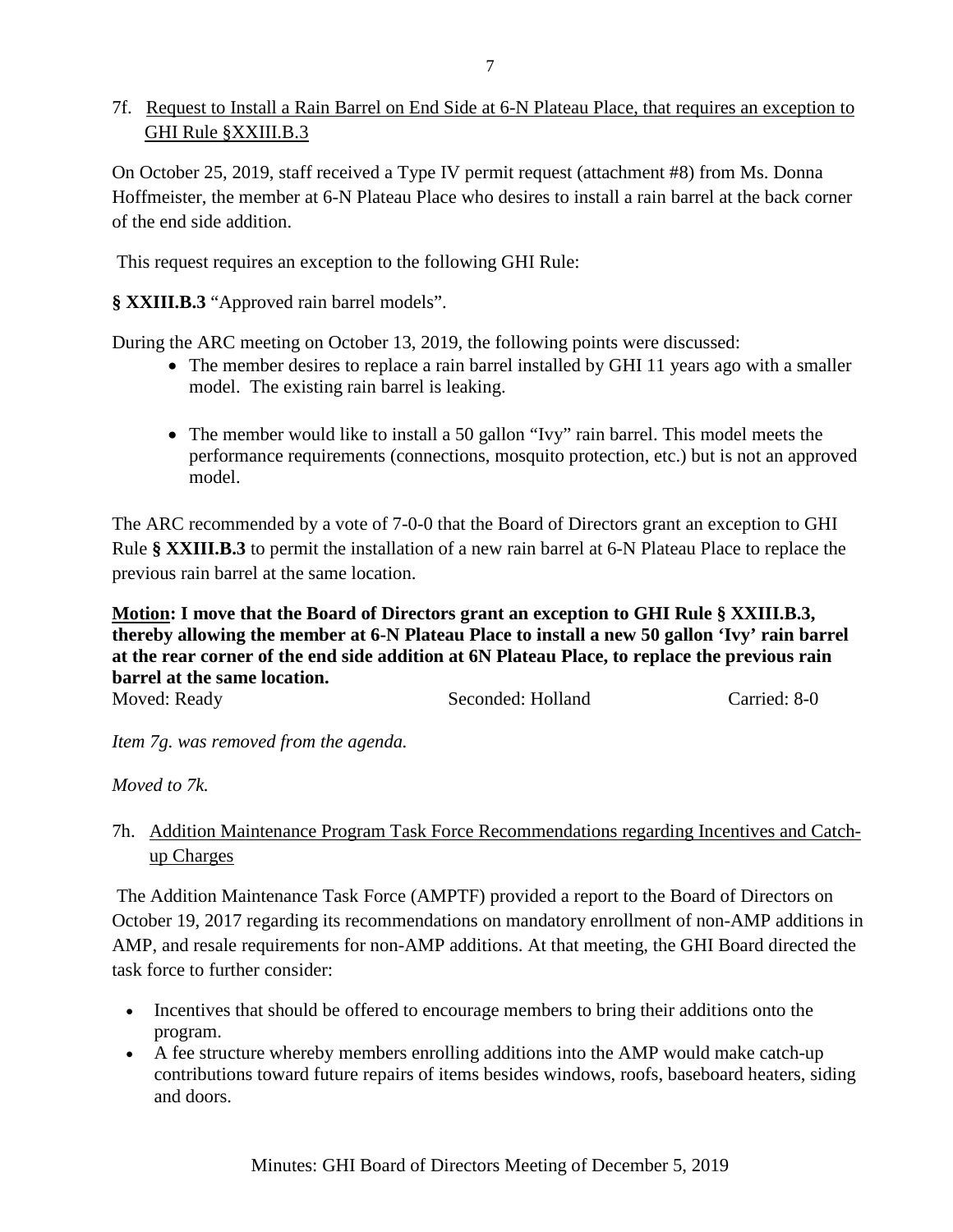During meetings in Q1 & Q2 2019, the AMPTF discussed these items and recommended that there were no incentives which could be offered that would effectively encourage members to enroll in AMP. The AMPTF requested staff to provide a catch-up plan by which the member would fund the first part of the addition components already used when the member decided to voluntarily enroll in AMP.

Staff examined the cost data for forty additions surveyed by reserve advisor DMA in 2018 and calculated the portion of cost attributable to replaceable components (windows, doors, siding, roofs). For the 40 additions, the average cost of these normally replaceable components over their expected lifetime is \$221.08/unit/year (refer to attachment #10a) ; for the non-replaceable components identified as items 1,2,9, 10, 11, 12 and 13 in attachment #10a, the average repair cost over their lifetimes would be \$107.30/unit/year for heated and \$69.49/unit/year for unheated additions.

To distribute the catch-up costs based on addition size, staff developed a formula for cost/addition area proportional to the overall costs calculated by DMA. The graph and regression analysis

included in attachment #10b were prepared by staff. In order to make the formulae administratively easy to apply, points at 100 sf. intervals were calculated, and presented in tabular format:

| area (sf) | Cost per year to be charged for years that additions were not<br>enrolled on the AMP |                    |
|-----------|--------------------------------------------------------------------------------------|--------------------|
|           | Heated additions                                                                     | Unheated additions |
| 100       | \$<br>69.36                                                                          | \$<br>44.26        |
| 200       | $\mathcal{S}$<br>87.18                                                               | \$<br>55.09        |
| 300       | 105.00<br>\$                                                                         | \$<br>65.92        |
| 400       | \$<br>122.82                                                                         | \$<br>76.75        |
| 500       | \$<br>140.64                                                                         | \$<br>87.58        |
| 600       | \$<br>158.46                                                                         | \$<br>98.41        |
| 700       | $\mathcal{S}$<br>176.28                                                              | \$109.24           |
| 800       | \$<br>194.10                                                                         | \$120.07           |
| 900       | $\mathbb{S}$<br>211.92                                                               | \$130.90           |
| 1000      | \$<br>229.74                                                                         | \$141.73           |

These charges would be applied over the number of years from the time the addition was built to the time it is brought on to the program.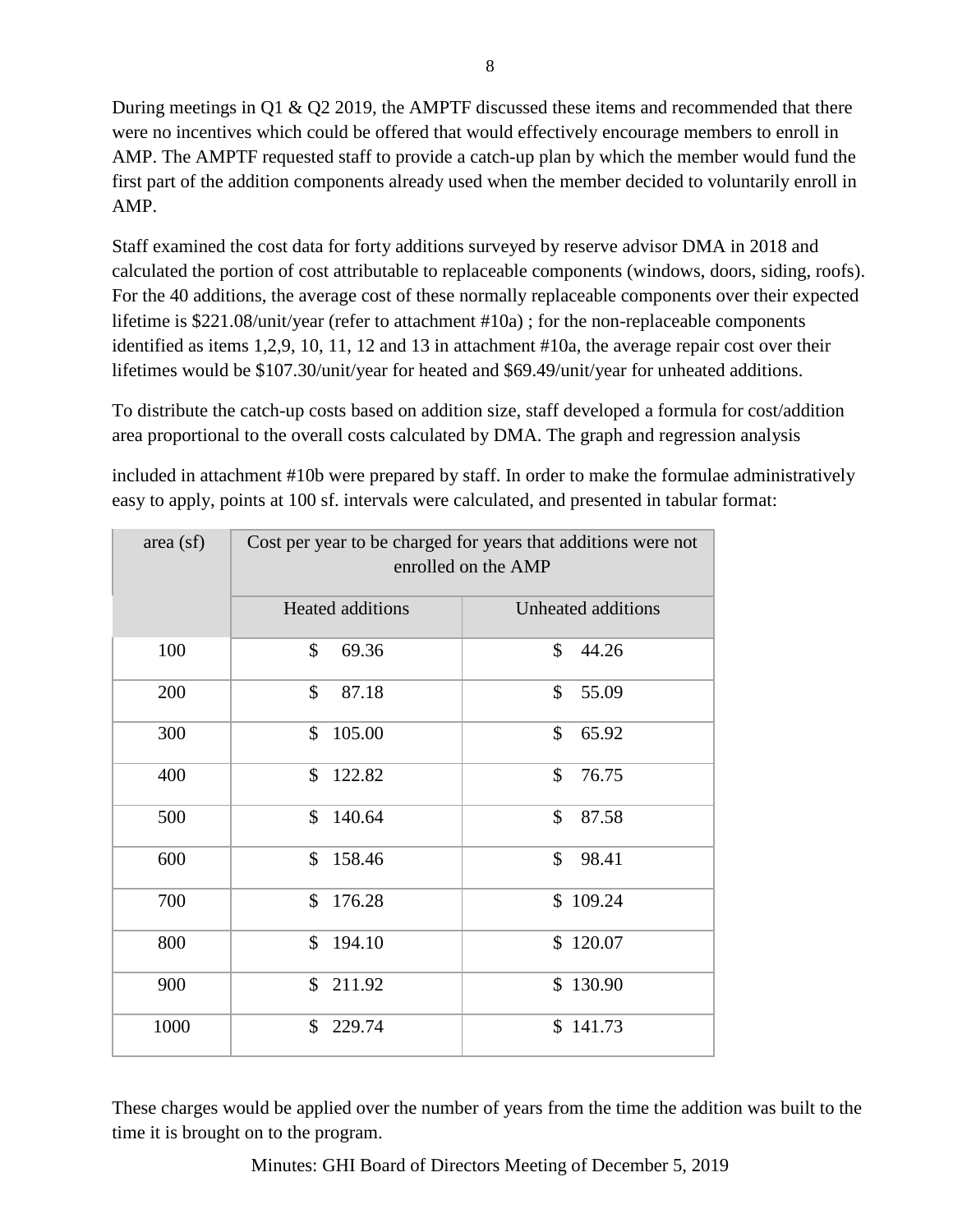The Task Force voted to recommend that the catch-up fee be adopted for heated and unheated additions for footprint areas up to the limits indicated in the table.

**Motion: I move that the Board of Directors direct the General Manager to send the following proposed policy to the membership for a 30-day comment period. GHI shall implement catchup charges for additions being brought on to the Addition Maintenance Program commencing March 1, 2020 in accordance with the following schedule with an annual increase of 2.5% to be applied on January 1 each year:**

| area (sf) | Cost per year to be charged for years that additions were<br>not enrolled on the AMP |                           |  |
|-----------|--------------------------------------------------------------------------------------|---------------------------|--|
|           | <b>Heated additions</b>                                                              | <b>Unheated additions</b> |  |
| 100       | \$<br>69.36                                                                          | \$<br>44.26               |  |
| 200       | \$<br>87.18                                                                          | \$<br>55.09               |  |
| 300       | \$<br>105.00                                                                         | \$<br>65.92               |  |
| 400       | \$<br>122.82                                                                         | \$<br>76.75               |  |
| 500       | \$<br>140.64                                                                         | \$<br>87.58               |  |
| 600       | \$<br>158.46                                                                         | \$<br>98.41               |  |
| 700       | \$<br>176.28                                                                         | \$109.24                  |  |
| 800       | \$<br>194.10                                                                         | \$120.07                  |  |
| 900       | \$<br>211.92                                                                         | \$130.90                  |  |
| 1000      | \$<br>229.74                                                                         | \$141.73                  |  |

Abstained: James

Moved: Holland Seconded: Socrates Carried: 7-0-1

# 7i. Proposed Name Change for the Admin Building Security Task Force; Review Task Force Recommendations re: Exterior Lighting

Staff recommends that the Admin Building Security Task Force be renamed 'GHI Administration Complex SAFETY Task Force' at the recommendation of Ms. Theresa Melson, Vice president of USI Inc. (GHI's property insurance broker). Apparently, if we use the term 'security' it could be construed that we are somehow guaranteeing a secure facility where a person would never be in danger ... and could conceivably be held liable in the event of an incident.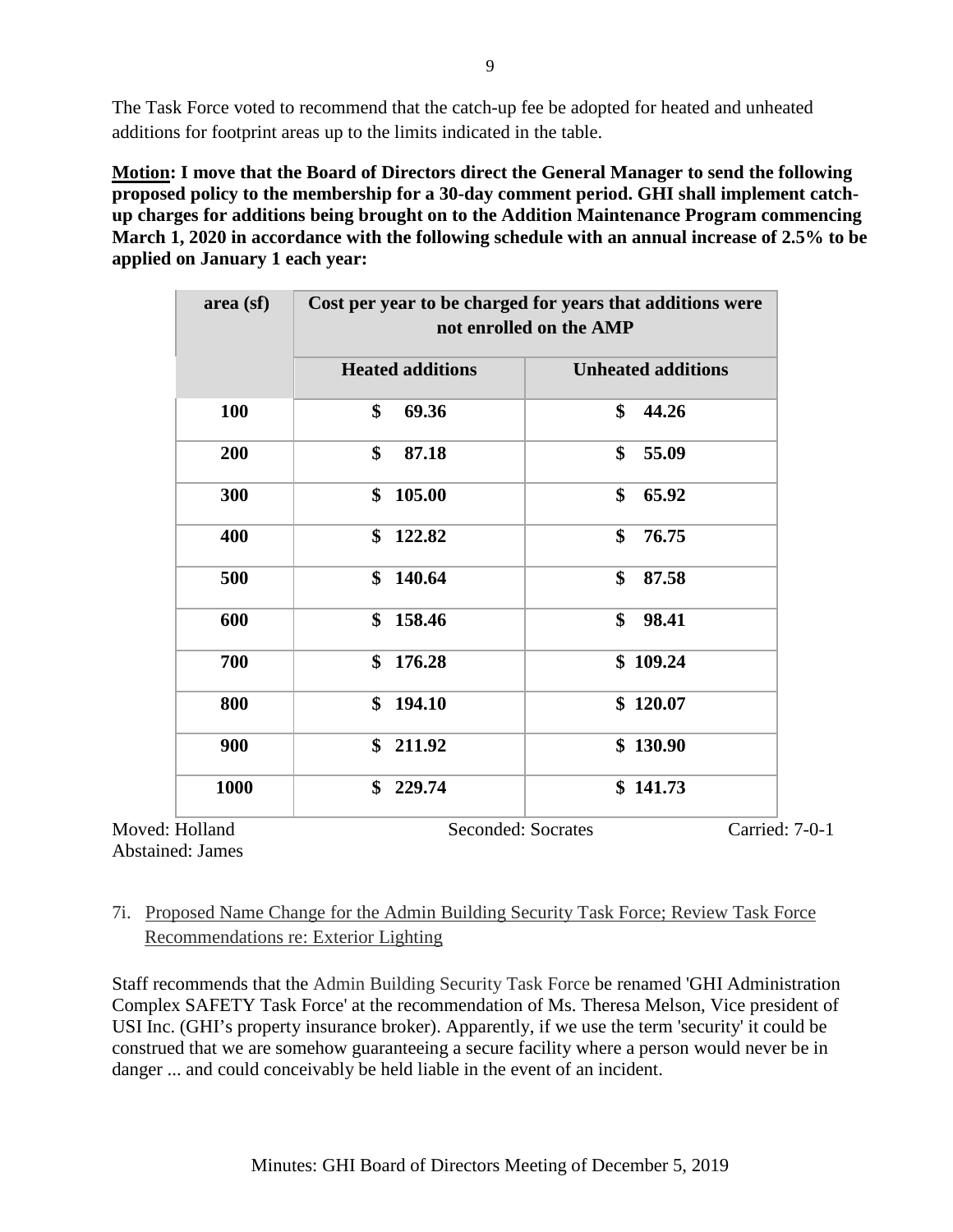The task force's report on lighting improvements are in attachment #11). The task force recommends that the Board direct the Architectural Review Committee to provide recommendations regarding the aesthetics of the specific light fixtures to be installed.

### **Motion #1: I move that the Board of Directors approve the change in name of the GHI Administrative Building Security Task Force to 'GHI Administration Complex Safety Task Force'.** Moved: Hess Seconded: Holland Carried: 8-0

**Motion #2: I move that the Board of Directors direct the Architectural Review Committee to review the GHI Administration Complex Safety Task Force report on lighting improvements for the Administration Complex and provide recommendations regarding the aesthetic appearance of the specific light fixtures to be installed.**  Moved: Hess Seconded: Holland Carried: 8-0

7j. Proposed Revision to Insurance Coverage Policy for GHI Structures & Responsibility for Payment of Deductible

On November 21, 2019, the Board decided that GHI would increase the deductible payment from \$5,000 to \$10,000 for each property damage claim, thereby reducing the property insurance premium for 2020 by \$24,479. Some Board members expressed the view that if damage is caused by the negligence of the member, the member should only be responsible for the cost of repairs up to the amount of \$5,000 for an insured loss. The Insurance Coverage Policy for GHI Structures & Responsibility for Payment of Deductible (attachment #12) includes this proposed change.

**Motion: I move that the Board of Directors approve the revised Insurance Coverage Policy for GHI Structures & Responsibility for Payment of Deductible, as presented.** Moved: Hess Seconded: James Carried: 6-2

Opposed: Jones, Holland

# 7k. Review of Rain Barrel Rule Section XXIII

During the June 20, 2019 meeting, the Board of Directors directed the Buildings Committee to review any technical aspects of the rule for rain barrels in Section XXIII of the Member Handbook. The Board of Directors directed the Buildings Committee to review GHI's rules for rain barrels and recommend amendments that should be made by December 31, 2019.

The Buildings Committee discussed the section in Q4 2019. It made technical recommendations (attachment # 13) and concluded that the Architectural Review Committee is responsible for any aesthetic issues regarding rain barrels.

**Motion: I move that the GHI Board of Directors direct the Architectural Review Committee to review the Building Committee's recommendations regarding Rain Barrels in Section XXIII of the Member Handbook, for aesthetic issues and submit its recommendations to the Board by January 31, 2020.** Moved: Hess Seconded: James Carried: 8-0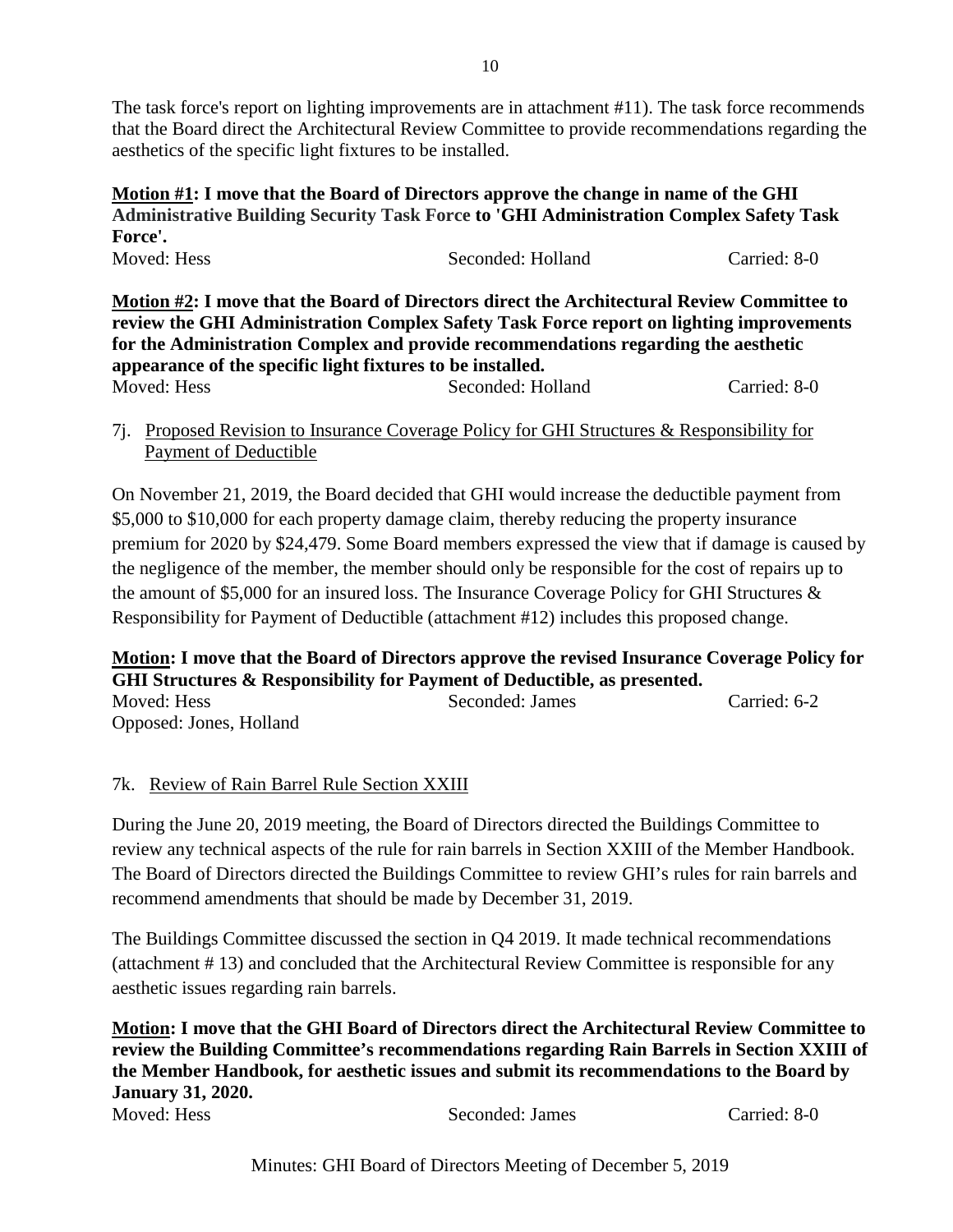### *Moved back to Item 7h.*

### Items of Information:

## 8a. Update on Reforestation Project in a Former Landfill Area

On September 6, 2018, the Board of Directors accepted a Woodlands Committee report regarding actions that should be taken to re-forest a former landfill site that is behind the boat yard lots and directed the Manager to implement the recommendations contained in the report.

Last February, Mr. Ben Fischler, Chair of the Woodlands Committee arranged a meeting and site visit with three officials of the Council of Government and staff to discuss whether the reforestation project could be included in the COG reforestation program for planting in the fall of 2019. The COG officials were very positive about including the site in its reforestation program; however one official stated that that COG could not move forward with this without coordinating with the state's Department of the Environment (MDE) about the existing earthen berm that runs along the northern and eastern edges of the reforestation area. He was concerned that this berm may fit the definition of a dam and thus would fall under dam safety regulations administered by MDE.

Staff subsequently contacted Mr. Jay Freedman, a former GHI Director, Technical Services, who confirmed that clean fill was installed over the landfill sometime around 1992 and trees were planted at the site. The trees did not survive.

Staff also contacted Mr. Brian Stupak, a Project Manager with the Forest Service Department of Natural Resources, who visited the site and provided two tree planting options that are included in attachment #14. Staff proposed to plant fifty-four trees during the spring of 2020, on the basis of the **potted plant** option presented by Mr. Stupak.

Mr. Cody Hesseltine, a Project Manager with Pepco informed staff that Casey Trees (a nursery) will install 47 trees next spring to replace the ones recently removed by Pepco during its vegetation management project, if GHI can provide the species and locations. Some of these trees may be installed in the location of the former landfill area.

# 8b. Update on Solar PVES Project for the Administration Building

A consultant is currently assisting SES Inc. the Solar PVES contractor in responding to the P.G County's request for more information on the GHI permit application. Mr. Kurt Zwally of SES has promised to notify us soon about the expected timing for resubmitting the information to the County.

## 8c. Staff Holiday Party on December 6, 2019

Staff extends an invitation to Board and Audit Committee members to attend a holiday party at the Marriott Hotel and Conference Center, 3501 University Blvd. E College Park, MD 20783 on December 6, 2019, beginning at noon.

Offices will close at noon, but emergency services will be provided to members.